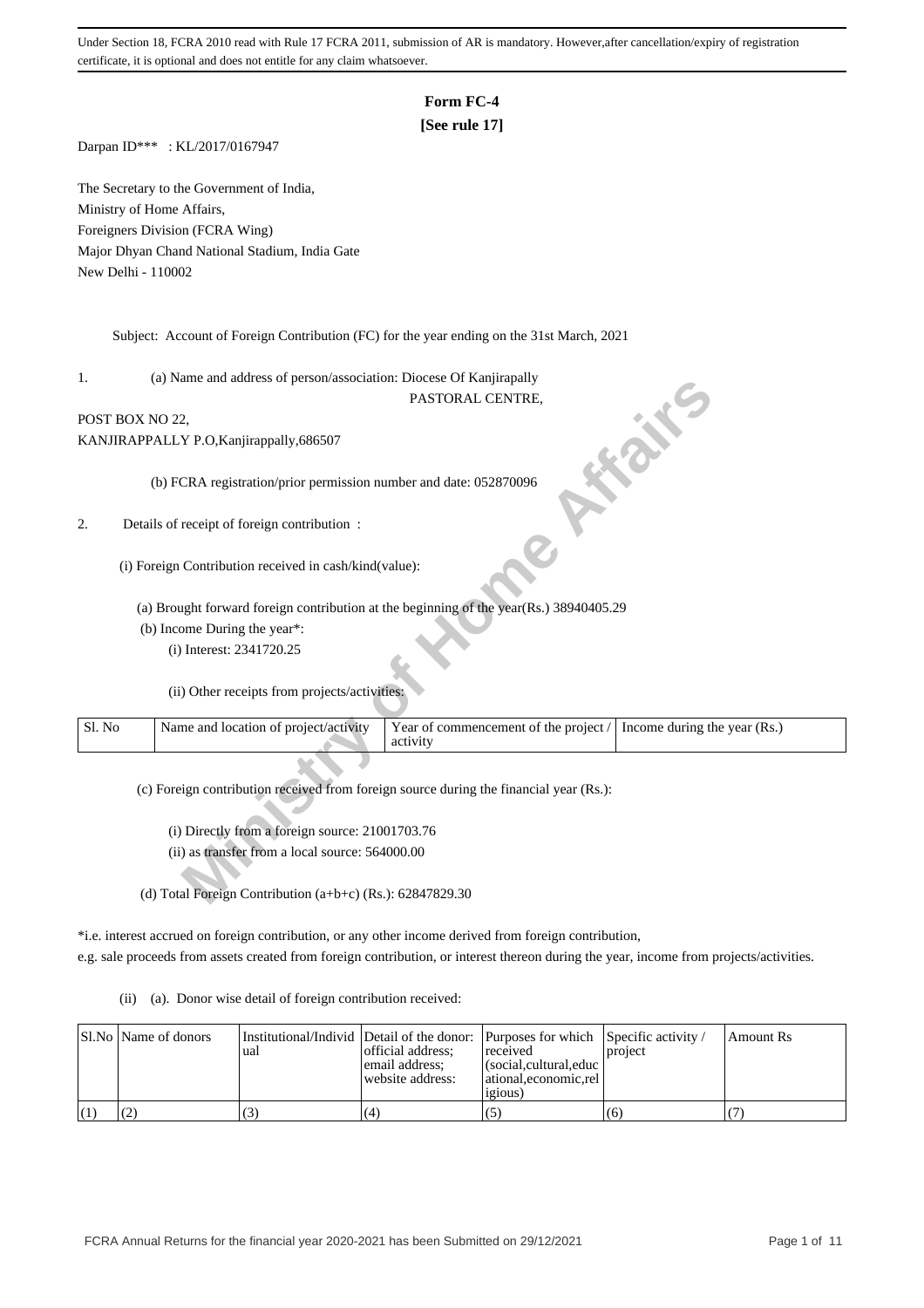|                | Sl.No Name of donors                                                   | Institutional/Individ Detail of the donor:<br>ual | official address;<br>email address;<br>website address:                                                                                                               | Purposes for which<br>received<br>(social,cultural,educ<br>ational, economic, rel<br>igious) | Specific activity /<br>project                                                                | <b>Amount Rs</b> |
|----------------|------------------------------------------------------------------------|---------------------------------------------------|-----------------------------------------------------------------------------------------------------------------------------------------------------------------------|----------------------------------------------------------------------------------------------|-----------------------------------------------------------------------------------------------|------------------|
| $\mathbf{1}$   | FR ALEX<br>THODUKAYIL                                                  | Individual                                        | KATH.KIRCHEN<br><b>ST.ENGELBREC</b><br><b>HTSM</b><br>BUCHERSTR.39,8<br>5290<br><b>GEISENFELD, GE</b><br>RMANY,<br>Germany, Email<br>Id: Website<br>Address :         | Religious                                                                                    | <b>ESTABLISHMEN</b><br><b>T EXPENSES</b>                                                      | 263313.00        |
| $\overline{c}$ | <b>BISHOP JOSEPH</b><br><b>SRAMPICKAL</b>                              | Individual                                        | <b>ST.IGNATIUS</b><br>PRESBYTERY, ST<br><b>IGNATIUS</b><br>SQUARE, PRESTO<br>N, PRI ITT, GREAT<br>BRITIAN, United<br>Kingdom, Email<br>Id: , Website<br>Address:      | Social                                                                                       | <b>SUPPLY OF FREE</b><br><b>MEDICINE OR</b><br><b>MEDICAL AID</b>                             | 23526.81         |
| 3              | FR. MATHEW<br>JOSEPH<br><b>NIRAVATH</b>                                | Individual                                        | <b>VIA CORSICA</b><br>202 BERSCIA<br>25125, Italy, Email<br>Id: Website<br>Address:                                                                                   | Religious                                                                                    | <b>ESTABLISHMEN</b><br><b>TEXPENSES</b>                                                       | 353349.38        |
| 4              | <b>MISSIO</b><br><b>INTERNATIONA</b><br>L KATH.<br><b>MISSIONSWERK</b> | Institutional                                     | <b>PETTENKOFERS</b><br>TR.26-2880336<br>MUENCHEN,<br>Germany, Email<br>Id:, Website<br>Address:                                                                       | Religious                                                                                    | <b>RELIGIOUS</b><br>SCHOOLS.<br><b>EDUCATION OF</b><br><b>PRIESTS</b>                         | 261021.00        |
| 5              | FR ALEX<br>THODUKAYIL                                                  | Individual                                        | KATH.KIRCHEN<br><b>ST.ENGELBREC</b><br><b>HTSM</b><br><b>BUCHERSTR.39,8</b><br>5290<br><b>GEISENFELD, GE</b><br>RMANY,<br>Germany, Email<br>Id: , Website<br>Address: | Religious                                                                                    | <b>RELIGIOUS</b><br>SCHOOLS, EDUC<br><b>ATION OF</b><br><b>PRIESTS</b>                        | 43886.00         |
| 6              | FR ALEX<br>THODUKAYIL                                                  | Individual                                        | KATH.KIRCHEN<br>ST.ENGELBREC<br>HTSM<br>BUCHERSTR.39,8<br>5290<br><b>GEISENFELD, GE</b><br>RMANY,<br>Germany, Email<br>Id:, Website<br>Address:                       | Religious                                                                                    | <b>MAINTENANCE</b><br>OF PRIESTS OR<br><b>PREACHERS</b>                                       | 43885.00         |
| $\tau$         | FR LIJO JOSEPH                                                         | Individual                                        | <b>JENNERSDORFH</b><br><b>AUPTSTRASSE</b><br>2AUSTRIA,<br>Austria, Email Id:,<br>Website Address:                                                                     | Religious                                                                                    | <b>RELIGIOUS</b><br><b>SCHOOLS, EDUC</b><br><b>ATION OF</b><br>PRIESTS OR<br><b>PREACHERS</b> | 58417.00         |
| 8              | <b>EPISCOPAL</b><br><b>CONFERENCE</b><br>OF SPAIN                      | Institutional                                     | AMASTRO 1,<br>28033 MADRID<br>SPAIN, Spain,<br>Email Id: , Website<br>Address:                                                                                        | Religious                                                                                    | CONSTRUCTION<br>OR REPAIRS OR<br><b>MAINTENANCE</b><br>OF PLACES OF<br><b>WORSHIP</b>         | 1044000.00       |
| 9              | <b>EPISCOPAL</b><br><b>CONFERENCE</b><br>OF SPAIN                      | Institutional                                     | AMASTRO 1,<br>28033 MADRID<br>SPAIN, Spain,<br>Email Id:, Website<br>Address:                                                                                         | Social                                                                                       | CONSTRUCTION<br>OR RUNNING OF<br><b>HOSPITALS OR</b><br><b>CLINIC</b>                         | 783000.00        |
| 10             | FR.THOMAS<br>VAYALUMKAL                                                | Individual                                        | <b>HAUPTSTRASSE</b><br>5972121FORCHE<br>NSTEIN, AUSTRI<br>A, Austria, Email<br>Id:, Website<br>Address :                                                              | Religious                                                                                    | <b>ESTABLISHMEN</b><br><b>T EXPENSES</b>                                                      | 260301.57        |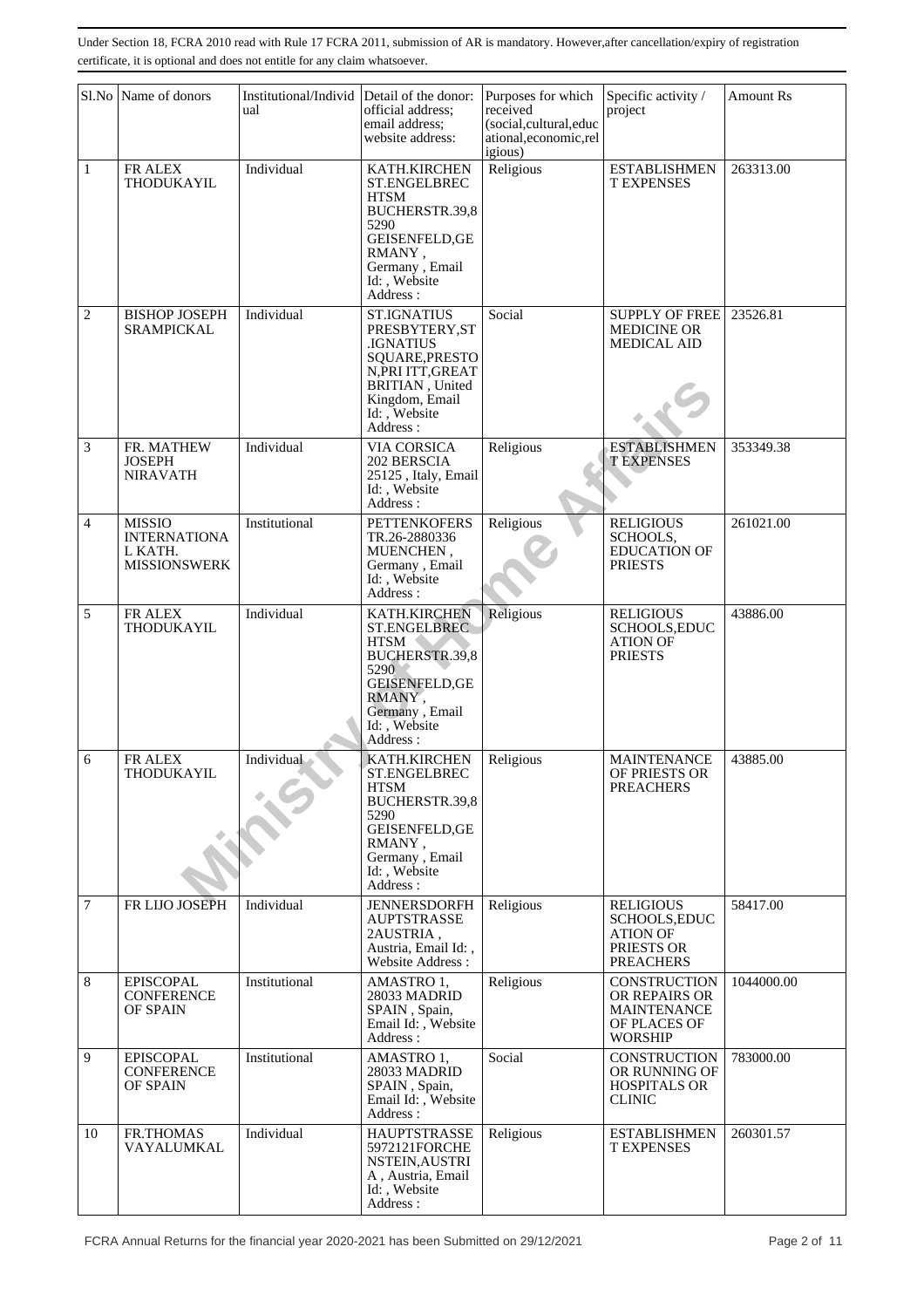|    | Sl.No Name of donors                                                                                 | Institutional/Individ<br>ual | Detail of the donor:<br>official address;<br>email address;<br>website address:                                                                                 | Purposes for which<br>received<br>(social,cultural,educ<br>ational, economic, rel<br>igious) | Specific activity /<br>project                                | <b>Amount Rs</b>                     |
|----|------------------------------------------------------------------------------------------------------|------------------------------|-----------------------------------------------------------------------------------------------------------------------------------------------------------------|----------------------------------------------------------------------------------------------|---------------------------------------------------------------|--------------------------------------|
| 11 | <b>DIOCESE GRAZ</b><br><b>SECKAU</b>                                                                 | Institutional                | <b>BUERGERGASSE</b><br>28010GRAZ,<br>Austria, Email Id:,<br><b>Website Address:</b>                                                                             | Religious                                                                                    | Establishment<br>Expenses                                     | 256370.00                            |
| 12 | <b>EPISCOPAL</b><br><b>CONFERENCE</b><br>OF SPAIN                                                    | Institutional                | AMASTRO 1,<br>28033 MADRID<br>SPAIN, Spain,<br>Email Id: , Website<br>Address:                                                                                  | Cultural                                                                                     | <b>Cultural Shows</b>                                         | 522000.00                            |
| 13 | <b>MISSIO</b><br><b>INTERNATIONA</b><br>L KATH.<br><b>MISSIONSWERK</b>                               | Institutional                | <b>PETTENKOFERS</b><br>TR.26-2880336<br>MUENCHEN,<br>Germany, Email<br>Id:, Website<br>Address:                                                                 | Religious                                                                                    | Construction, Repai<br>r, Maintenance of<br>Places of Worship | 1068267.00                           |
| 14 | <b>VERBAND DER</b><br><b>KATHOLISCHEN</b><br><b>KIRCHENGEM</b><br><b>EINDEN IM</b><br><b>DEKANAT</b> | Institutional                | <b>BORKEN 46325</b><br><b>HEIDENERSTRA</b><br>SSE 92, Germany,<br>Email Id:, Website<br>Address:                                                                | Social                                                                                       | Supply of Free<br>Medicine or<br>Medical aid                  | 180812.00                            |
| 15 | <b>VERBAND DER</b><br><b>KATHOLISCHEN</b><br><b>KIRCHENGEM</b><br><b>EINDEN IM</b><br><b>DEKANAT</b> | Institutional                | <b>BORKEN 46325</b><br><b>HEIDENERSTRA</b><br>SSE 92, Germany,<br>Email Id:, Website<br>Address:                                                                | Social                                                                                       | Construction or<br>Management of<br>Dharmasala or<br>Shelter  | 729484.00                            |
| 16 | <b>VERBAND DER</b><br>KATHOLISCHEN<br><b>KIRCHENGEM</b><br><b>EINDEN IM</b><br><b>DEKANAT</b>        | Institutional                | <b>BORKEN 46325</b><br><b>HEIDENERSTRA</b><br>SSE 92, Germany,<br>Email Id:, Website<br>Address:                                                                | Social                                                                                       | Welfare of<br>Mentally or<br>Physically<br>Challenged         | 353162.00                            |
| 17 | FR. JOSEPH<br><b>VINOD</b><br><b>POOVATHUNKA</b><br>L                                                | Individual                   | <b>AV SAN ANDRES</b><br><b>DEL RABANEDO</b><br>ES C 43079486 F,<br>Spain, Email Id:,<br>Website Address:                                                        | Religious                                                                                    | Establishment<br>Expenses                                     | 395516.00                            |
| 18 | <b>CONGREGATION</b><br>FOR THE<br><b>ORIENTAL</b><br><b>CHURCHES</b>                                 | Institutional                | <b>VIA DELLA</b><br>CONCILIAZIONE<br>34<br>00193, ROMA,<br>Italy, Email Id:,<br>Website Address :                                                               | Religious                                                                                    | Establishment<br>Expenses                                     | 1802500.00                           |
| 19 | <b>PONTIFICIAL</b><br><b>MISSION</b><br><b>SOCIETIES</b><br><b>DIOCESE OF</b><br><b>METUCHEN</b>     | Institutional                | <b>ST JOHN</b><br>NEWMAN<br>PASTORAL<br><b>CENTRE PO BOX</b><br><b>191 METUCHEN</b><br>NJ 08840, United<br>States of America,<br>Email Id:, Website<br>Address: | Social                                                                                       | Construction of<br><b>Community Halls</b>                     | 100663.00                            |
| 20 | <b>PONTIFICAL</b><br><b>SOCIETY OF THE</b><br><b>HOLY</b><br><b>CHILDHOOD</b>                        | Institutional                | PALAZZO DI<br><b>PROPAGANDA</b><br><b>FIDE</b><br>VIA DI<br><b>PROPAGANDA</b><br>1-C, 00187, ROME<br>, Italy, Email Id:<br>Website Address:                     | Social                                                                                       | Construction of<br><b>Community Halls</b>                     | 144000.00                            |
| 21 | <b>MSGR JOHN</b><br>JOHN<br>KALLARACKAL                                                              | Individual                   | 10 calle ,Zona 9<br>Apt p 3041 GT<br>01009 Ciudad De<br>Guatemala, United<br>States of America,<br>Email Id:, Website<br>Address:                               | Religious                                                                                    | Maintenance of<br>priests or preachers                        | 441183.00                            |
| 22 | <b>MSGR JOHN</b><br>JOHN<br>KALLARACKAL                                                              | Individual                   | 10 calle ,Zona 9<br>Apt p 3041 GT<br>01009 Ciudad De<br>Guatemala, United<br>States of America,<br>Email Id:, Website                                           | Religious                                                                                    | Religious schools<br>or education of<br>priests               | 441183.00<br><del>Page 3 of 11</del> |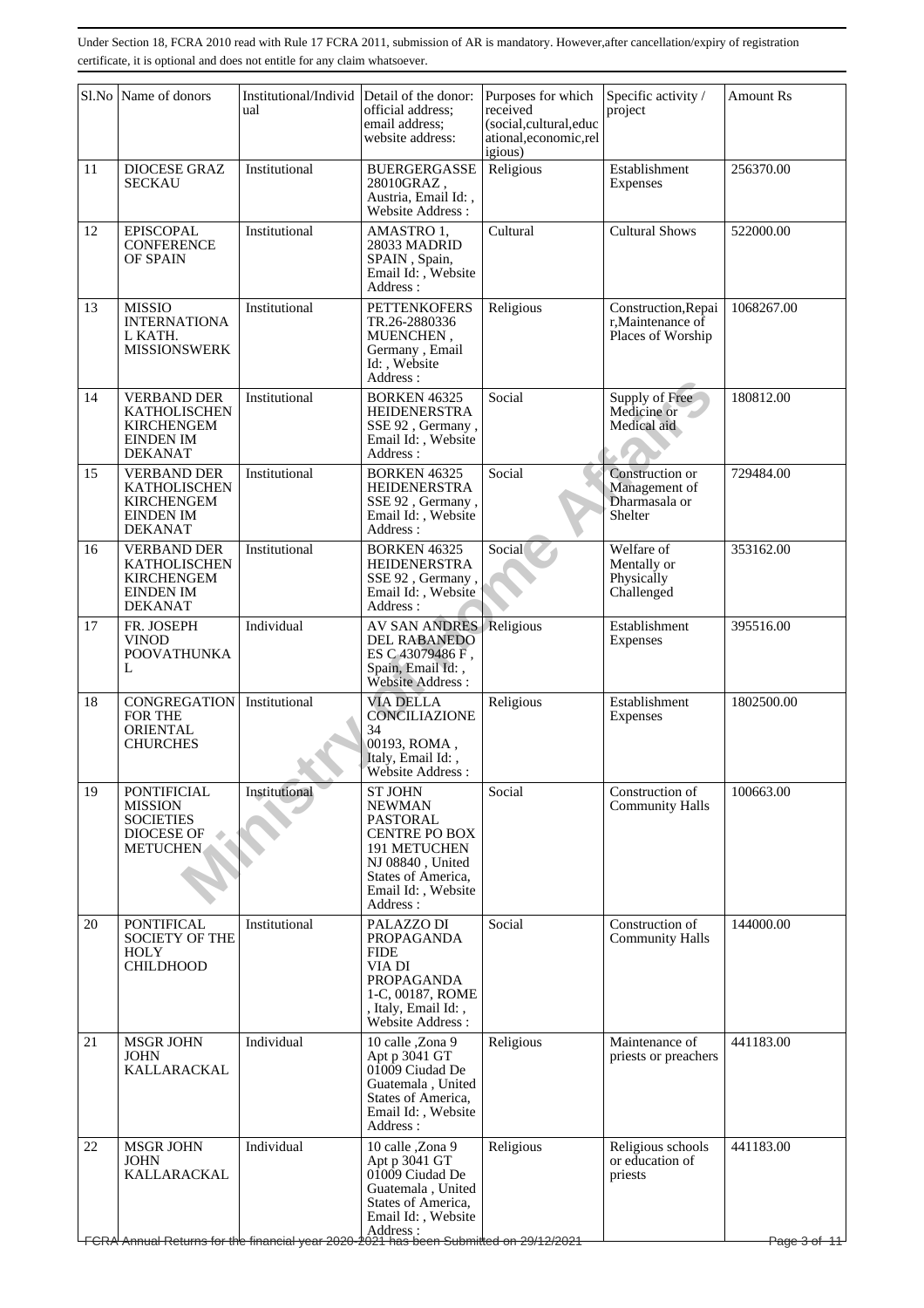|    | Sl.No Name of donors                                                        | Institutional/Individ<br>ual | Detail of the donor:<br>official address;<br>email address;<br>website address:                                           | Purposes for which<br>received<br>(social,cultural,educ<br>ational, economic, rel<br>igious) | Specific activity /<br>project                                    | <b>Amount Rs</b> |
|----|-----------------------------------------------------------------------------|------------------------------|---------------------------------------------------------------------------------------------------------------------------|----------------------------------------------------------------------------------------------|-------------------------------------------------------------------|------------------|
| 23 | CONGREGAZION<br><b>E DELLE SUORE</b><br>MISSION                             | Institutional                | Arie D I San Pietro<br>DI Claver Via Dell<br>OL Mata 1600184,<br>Italy, Email Id:,<br>Website Address:                    | Religious                                                                                    | Religious<br>Functions                                            | 586991.00        |
| 24 | CONGREGAZION<br>E DELLE SUORE<br><b>MISSION</b>                             | Institutional                | Arie D I San Pietro<br>DI Claver Via Dell<br>OL Mata 1600184,<br>Italy, Email Id:,<br>Website Address:                    | Social                                                                                       | Construction of<br><b>Community Halls</b>                         | 365499.00        |
| 25 | <b>ROMAN</b><br><b>CATHOLIC</b><br><b>DIOCESE OF DES</b><br><b>MOINES</b>   | Institutional                | 601 Grand Ave<br>,DES Moines, IA<br>50309, United<br>States of America,<br>Email Id:, Website<br>Address:                 | Religious                                                                                    | Establishment<br>Expenses                                         | 296435.00        |
| 26 | Fr.Michael Shinto<br>Akkaravila                                             | Individual                   | <b>HAUPTSTRASE</b><br>10.7332<br>KOBERSDORF,<br>Austria, Email Id:,<br>Website Address:                                   | Religious                                                                                    | Establishment<br><b>Expenses</b>                                  | 244800.00        |
| 27 | FR JOY<br><b>VILLAMTHANA</b><br>М                                           | Individual                   | MICHAEL-SIRL-<br>STR <sub>2</sub><br>85126<br><b>MUCHSMUNSTE</b><br>R, Germany,<br>Email Id: , Website<br>Address:        | Religious                                                                                    | Establishment<br><b>Expenses</b>                                  | 519677.00        |
| 28 | <b>LOGOS</b><br><b>INTERNATIONA</b><br>L INC                                | Institutional                | 1603 WEST<br>AVENUE,<br>MONROE,<br>LA 71201, United<br><b>States of America,</b><br>Email Id: , Website<br>Address:       | Social                                                                                       | Rural Development                                                 | 364914.00        |
| 29 | <b>LOGOS</b><br><b>INTERNATIONA</b><br>L INC                                | Institutional                | <b>1603 WEST</b><br>AVENUE,<br>MONROE,<br>LA 71201, United<br><b>States of America,</b><br>Email Id:, Website<br>Address: | Religious                                                                                    | For the<br>maintenance of<br>priests or preachers                 | 219300.00        |
| 30 | <b>LOGOS</b><br><b>INTERNATIONA</b><br>L INC                                | Institutional                | 1603 WEST<br>AVENUE,<br>MONROE,<br>LA 71201, United<br>States of America,<br>Email Id:, Website<br>Address :              | Religious                                                                                    | Religious Schools<br>or Education of<br>priests                   | 839479.00        |
| 31 | <b>LOGOS</b><br><b>INTERNATIONA</b><br>L INC                                | Institutional                | 1603 WEST<br><b>AVENUE.</b><br>MONROE,<br>LA 71201, United<br>States of America,<br>Email Id:, Website<br>Address:        | Religious                                                                                    | Construction<br>,Repair,Maintenanc<br>$e$ of places of<br>worship | 2971309.00       |
| 32 | DIOCESE OF<br><b>REGENSBURG</b>                                             | Institutional                | 93047<br><b>REGENSBURG</b><br>NIEDERMUNSTE<br>RGASSE 1,<br>Germany, Email<br>Id:, Website<br>Address:                     | Religious                                                                                    | Religious<br>Functions                                            | 83839.00         |
| 33 | <b>CATHOLIC</b><br><b>NEAR EAST</b><br><b>WELFARE</b><br><b>ASSOCIATION</b> | Institutional                | P.B No.3118,<br>KAKKANAD,<br>KOCHI 682030,<br>KERALA, India,<br>Email Id:, Website<br>Address:                            | Religious                                                                                    | Religious Schools<br>,Education of<br>priests or preachers        | 564000.00        |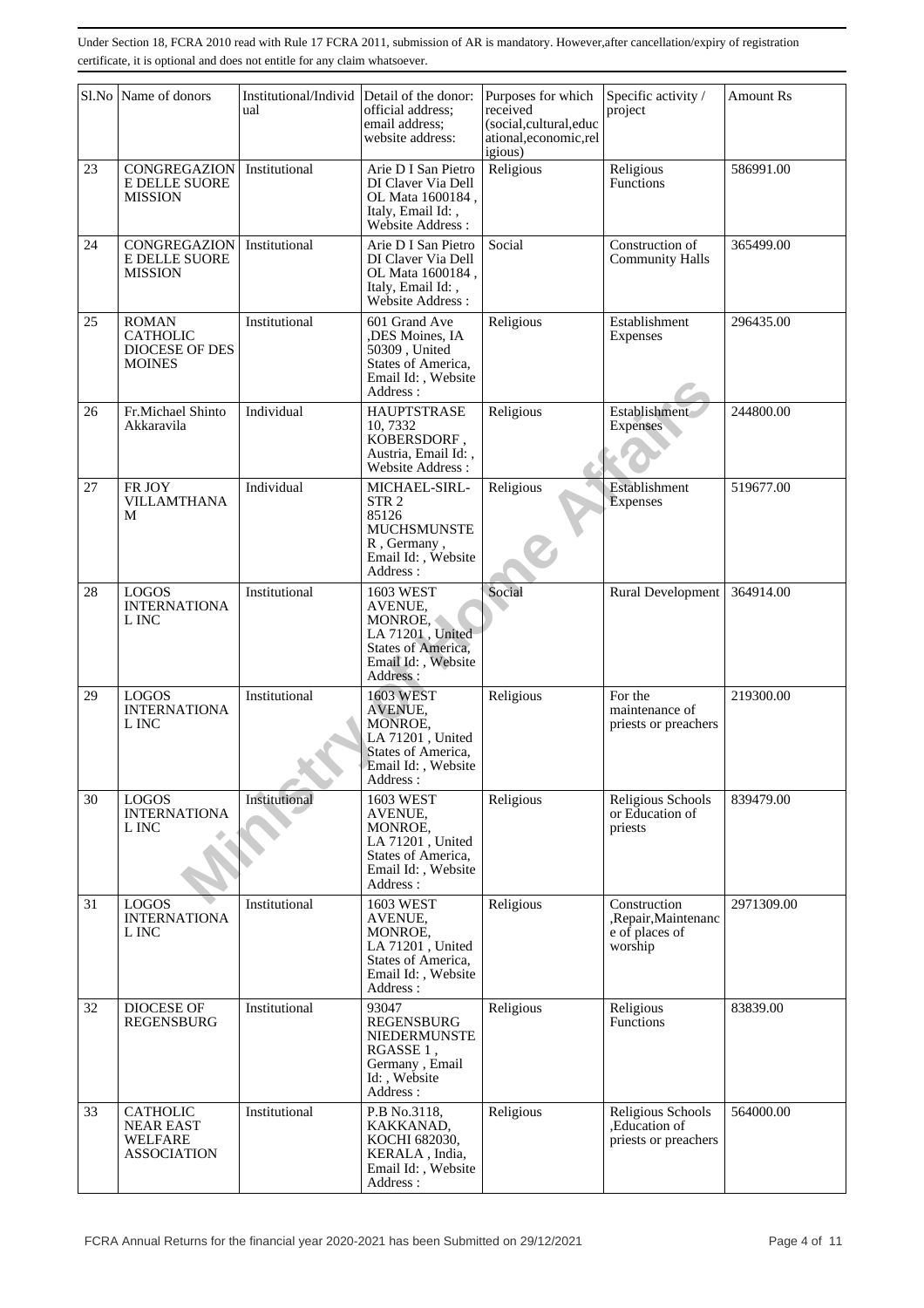|    | Sl.No Name of donors                                                                                                          | Institutional/Individ<br>ual | Detail of the donor:<br>official address:<br>email address;<br>website address:                                                      | Purposes for which<br>received<br>(social,cultural,educ<br>ational, economic, rel<br>igious) | Specific activity /<br>project                               | Amount Rs  |
|----|-------------------------------------------------------------------------------------------------------------------------------|------------------------------|--------------------------------------------------------------------------------------------------------------------------------------|----------------------------------------------------------------------------------------------|--------------------------------------------------------------|------------|
| 34 | FR.VARGHESE<br><b>PUTHENCHIRA</b>                                                                                             | Individual                   | KATHOLISCHE<br><b>KIRCHENSTIFTU</b><br>NG KIRCHSTR<br>9,92729<br>WEIHERHAMME<br>R, Germany,<br>Email Id:, Website<br>Address:        | Social                                                                                       | Construction or<br>Management of<br>Dharmasala or<br>Shelter | 253480.00  |
| 35 | FR.VARGHESE<br><b>PUTHENCHIRA</b>                                                                                             | Individual                   | <b>KATHOLISCHE</b><br><b>KIRCHENSTIFTU</b><br>NG KIRCHSTR<br>9.92729<br>WEIHERHAMME<br>R, Germany,<br>Email Id:, Website<br>Address: | Religious                                                                                    | Establishment<br>Expenses                                    | 438900.00  |
| 36 | <b>VIDA</b><br><b>VOLUNTEERS</b><br><b>FOR</b><br><b>INTERNATIONA</b><br>L<br><b>DEVELOPMENT</b><br><b>ASSOCIATED</b><br>ORG. | Institutional                | VIA BENEDETTO<br><b>CRORE 600142</b><br>ROMA, Italy,<br>Email Id:, Website<br>Address:                                               | Social                                                                                       | Construction<br>,Management of<br>Dharmasala or<br>shelter   | 167357.00  |
| 37 | <b>VZW</b><br><b>PROVIDENTIA</b><br><b>ASBL</b>                                                                               | Institutional                | <b>VIJFSTRAATEN</b><br>55, B-9100, SINT-<br>NIKLAUS,<br>Belgium, Email Id:<br>Website Address:                                       | Religious                                                                                    | Religious<br><b>Functions</b>                                | 675334.00  |
| 38 | <b>VIDA</b><br><b>VOLUNTEERS</b><br><b>FOR</b><br><b>INTERNATIONA</b><br>L<br><b>DEVELOPMENT</b><br><b>ASSOCIATED</b><br>ORG. | Institutional                | <b>VIA BENEDETTO</b><br><b>CRORE 600142</b><br>ROMA, Italy,<br>Email Id:, Website<br>Address:                                        | Social                                                                                       | Welfare of<br>Mentally, Physicall<br>y challenged            | 248630.00  |
| 39 | <b>CARITAS</b><br>D.DIOZESE<br><b>EISENSTADT</b>                                                                              | Institutional                | HAUS ST.<br><b>MARTN GREGOR</b><br><b>JOSEF WENER</b><br>STR.3, Austria,<br>Email Id:, Website<br>Address :                          | Social                                                                                       | Welfare of<br>Mentally<br>,Physically<br>challanged          | 1670600.00 |
| 40 | FR VARGHESE<br><b>KARIMTHAKAR</b><br>A                                                                                        | Individual                   | <b>GESALIBAR 14</b><br><b>HER 20500</b><br><b>ES/AVVASTATE</b><br>1. MONDRAGON<br>, Spain, Email Id:,<br>Website Address:            | Religious                                                                                    | Establishment<br>Expenses                                    | 519570.00  |
| 41 | FR LIJO JOSEPH                                                                                                                | Individual                   | <b>JENNERSDORFH</b><br><b>AUPTSTRASSE</b><br>2AUSTRIA,<br>Austria, Email Id:,<br>Website Address:                                    | Religious                                                                                    | Establishment<br>Expenses                                    | 245640.00  |
| 42 | <b>ROMAN</b><br><b>CATHOLIC</b><br><b>DIOCESE OF</b><br><b>MARQUETTE</b>                                                      | Institutional                | 1004 HARBOR<br>HILLS DRIVE,<br>MARQUETTE, MI<br>49855-8897,<br>United States of<br>America, Email Id:<br>, Website Address:          | Religious                                                                                    | Establishment<br>Expenses                                    | 455400.00  |
| 43 | <b>CATHOLIC</b><br>DIOCESE OF<br><b>BELLEVILLE</b>                                                                            | Institutional                | 222 S. THIRD ST,<br><b>BELLEVILLE, IL</b><br>$62220 - 1965$ ,<br><b>United States of</b><br>America, Email Id:<br>Website Address:   | Religious                                                                                    | Maintenance of<br>priests, preaches                          | 264710.00  |

(b) Cumulative purpose-wise (social, cultural, educational, economic, religious) amount of all foreign contribution donations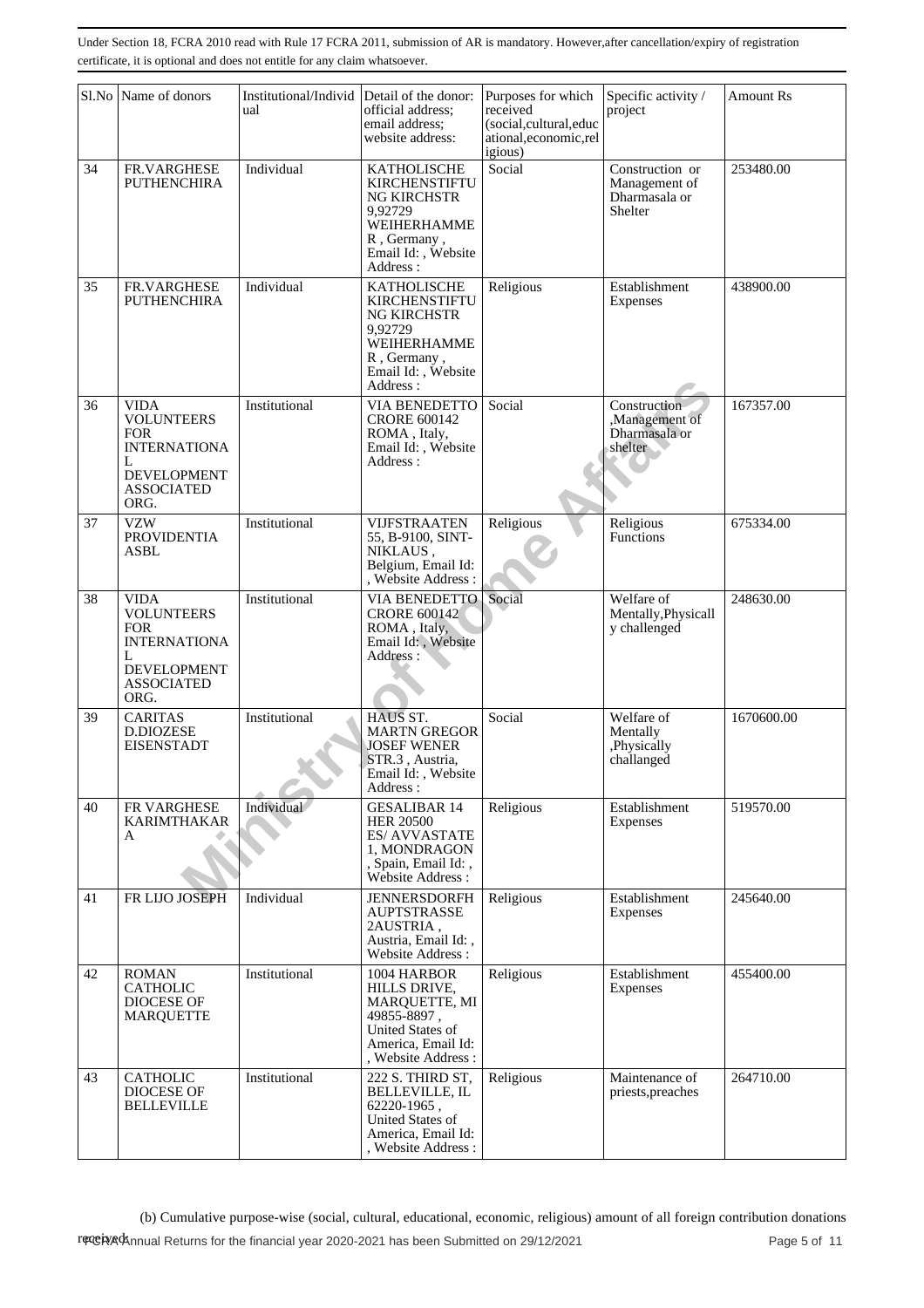| Sl.No | Purpose   | Amount      |
|-------|-----------|-------------|
|       | Religious | 15094575.95 |
| -     | Cultural  | 522000.00   |
|       | Social    | 5385127.81  |

3. Details of Utilisation of foreign contribution:

## (a) Details of activities/projects for which foreign contribution has been received and utilised (in rupees)

| Sl. No.          | Name of<br>project/acti ocation<br>vity                                                                                           | Address/L                                                      | Previous Balance |         |                       | Receipt during the year | Utilised              |         | <b>Balance</b>  |         |
|------------------|-----------------------------------------------------------------------------------------------------------------------------------|----------------------------------------------------------------|------------------|---------|-----------------------|-------------------------|-----------------------|---------|-----------------|---------|
|                  |                                                                                                                                   |                                                                | In cash          | In Kind | In cash               | In Kind                 | In cash               | In Kind | In cash         | In Kind |
| (1)              | (2)                                                                                                                               | (3)                                                            | (4)              | (5)     | (6)                   | (7)                     | (8)                   | (9)     | (10)            | (11)    |
| $\mathbf{1}$     | <b>RURAL</b><br><b>DEVELO</b><br><b>PMENT</b>                                                                                     | <b>KANJIRA</b><br><b>PALLY</b><br>Kottayam<br>Kerala686<br>507 | 0.11             | 0.00    | 364914.00             | 0.00                    | 61767.00              | 0.00    | 303147.11       | 0.00    |
| $\mathbf{2}$     | <b>CONSTR</b><br><b>UCTION</b><br>OF<br><b>SCHOOL</b><br>S AND<br><b>COLLEG</b><br>ES                                             | <b>KANJIRA</b><br><b>PALLY</b><br>Kottayam<br>Kerala686<br>507 | 855390.13        | 0.00    | 0.00                  | 0.00                    | 730349.00             | 0.00    | 125041.13       | 0.00    |
| $\mathfrak{Z}$   | <b>PURCHA</b><br><b>SE AND</b><br><b>SUPPLY</b><br>OF<br><b>EDUCTI</b><br><b>ONAL</b><br><b>MATERI</b><br><b>ALS</b>              | <b>KANJIRA</b><br><b>PALLY</b><br>Kottayam<br>Kerala686<br>507 | 184.00           | 0.00    | 0.00                  | 0.00                    | 0.00                  | 0.00    | 184.00          | 0.00    |
| $\overline{4}$   | <b>GRANT</b><br>OF<br><b>STIPEND</b><br><b>AND</b><br><b>SCHOLA</b><br><b>RSHIP</b><br><b>AND</b><br><b>ASSISTA</b><br><b>NCE</b> | <b>KANJIRA</b><br><b>PALLY</b><br>Kottayam<br>Kerala686<br>507 | 3186696.2<br>6   | 0.00    | 0.00                  | 0.00                    | 2532133.0<br>$\Omega$ | 0.00    | 654563.26       | 0.00    |
| 5                | <b>CONSTR</b><br><b>UCTION</b><br>,REPAIR<br>S, MAINT<br><b>ENANCE</b><br>OF<br><b>RELIGIO</b><br><b>US</b><br><b>PLACES</b>      | <b>KANJIRA</b><br><b>PALLY</b><br>Kottayam<br>Kerala686<br>507 | 10945622<br>36   | 0.00    | 5083576.0<br>$\Omega$ | 0.00                    | 5747591.0<br>$\Omega$ | 0.00    | 10281607.<br>36 | 0.00    |
| 6                | <b>RELIGIO</b><br>US<br><b>SCHOOL</b><br>S AND<br><b>EDUCAT</b><br>ION OF<br><b>PRIESTS</b>                                       | <b>KANJIRA</b><br><b>PALLY</b><br>Kottayam<br>Kerala686<br>507 | 1766795.4<br>1   | 0.00    | 2207986.0<br>$\Omega$ | 0.00                    | 3827829.3<br>3        | 0.00    | 146952.08       | 0.00    |
| $\boldsymbol{7}$ | <b>RELIGIO</b><br>US<br><b>FUNCTIO</b><br><b>NS</b>                                                                               | <b>KANJIRA</b><br><b>PALLY</b><br>Kottayam<br>Kerala686<br>507 | 3109047.7<br>9   | 0.00    | 1346164.0<br>0        | 0.00                    | 366565.00             | 0.00    | 4088646.7<br>9  | 0.00    |
| 8                | <b>MAINTE</b><br><b>NANCE</b><br><b>OF</b><br><b>PRIESTS</b><br><b>AND</b><br>PREACH<br><b>ERS</b>                                | <b>KANJIRA</b><br><b>PALLY</b><br>Kottayam<br>Kerala686<br>507 | 355130.40        | 0.00    | 969078.00             | 0.00                    | 1056686.0<br>$\Omega$ | 0.00    | 267522.40       | 0.00    |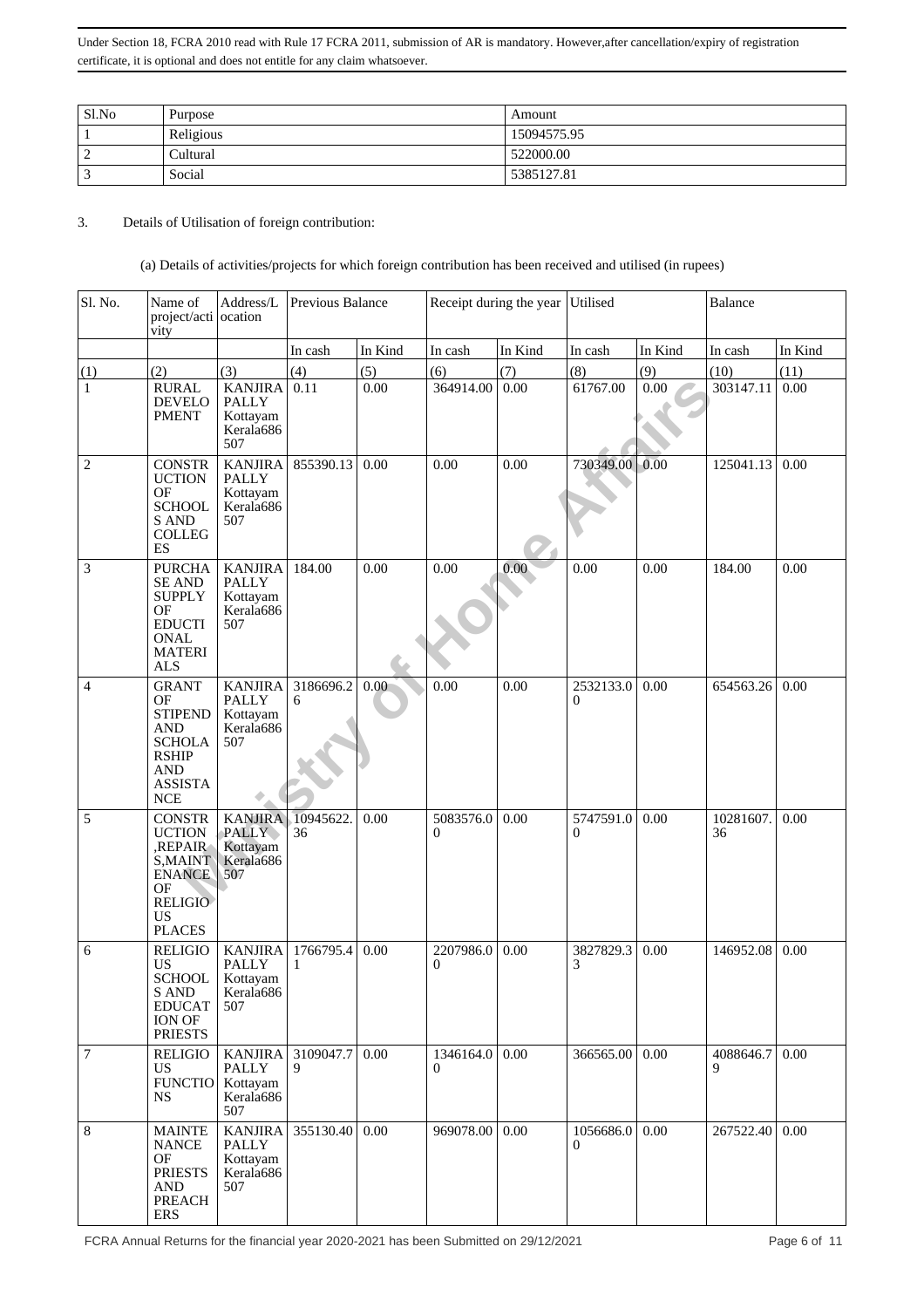| 9  | <b>CONSTR</b><br><b>UCTION</b><br>OF<br><b>COMMU</b><br><b>NITY</b><br><b>HALLS</b>                                                                    | <b>KANJIRA</b><br>PALLY<br>Kottayam<br>Kerala686<br>507        | 728039.61      | 0.00 | 610162.00                   | 0.00 | 202193.95 | 0.00 | 1136007.6<br>6 | 0.00 |
|----|--------------------------------------------------------------------------------------------------------------------------------------------------------|----------------------------------------------------------------|----------------|------|-----------------------------|------|-----------|------|----------------|------|
| 10 | <b>WELFAR</b><br>E OF<br><b>ORPHAN</b><br>S                                                                                                            | <b>KANJIRA</b><br><b>PALLY</b><br>Kottayam<br>Kerala686<br>507 | 1224231.7<br>5 | 0.00 | 0.00                        | 0.00 | 25812.00  | 0.00 | 1198419.7<br>5 | 0.00 |
| 11 | <b>WELFAR</b><br>E OF THE PALLY<br><b>AGED</b><br><b>AND</b><br><b>WIDOWS</b>                                                                          | <b>KANJIRA</b><br>Kottayam<br>Kerala686<br>507                 | 19653.00       | 0.00 | 0.00                        | 0.00 | 19653.00  | 0.00 | 0.00           | 0.00 |
| 12 | <b>CONSTR</b><br><b>UCTION</b><br><b>AND</b><br><b>MANAG</b><br><b>EMENT</b><br>OF<br><b>DHARM</b><br><b>ASALA</b><br><b>AND</b><br><b>SHELTE</b><br>R | <b>KANJIRA</b><br><b>PALLY</b><br>Kottayam<br>Kerala686<br>507 | 530863.36      | 0.00 | 1150321.0<br>$\overline{0}$ | 0.00 | 637356.00 | 0.00 | 1043828.3<br>6 | 0.00 |
| 13 | <b>REHABIL</b><br><b>ITATION</b><br>OF<br><b>ALCOHO</b><br><b>LICS</b><br><b>AND</b><br><b>DRUG</b><br><b>ADDICTS</b>                                  | <b>KANJIRA</b><br><b>PALLY</b><br>Kottayam<br>Kerala686<br>507 | 564.10         | 0.00 | 0.00                        | 0.00 | 0.00      | 0.00 | 564.10         | 0.00 |
| 14 | <b>PROVISI</b><br>ON FOR<br><b>FREE</b><br><b>CLOTHI</b><br>NG AND<br><b>FOOD</b><br><b>FOR</b><br><b>POOR</b><br><b>DESTITU</b><br><b>TES</b>         | <b>KANJIRA</b><br><b>PALLY</b><br>Kottayam<br>Kerala686<br>507 | 95.41          | 0.00 | 0.00                        | 0.00 | 0.00      | 0.00 | 95.41          | 0.00 |
| 15 | <b>SUPPLY</b><br>OF FREE<br><b>MEDICIN</b><br>E AND<br><b>MEDICA</b><br>L AID                                                                          | <b>KANJIRA</b><br>PALLY<br>Kottayam<br>Kerala686<br>507        | 230600.25      | 0.00 | 204338.81                   | 0.00 | 344729.00 | 0.00 | 90210.06       | 0.00 |
| 16 | <b>RELIEF</b><br><b>AND</b><br><b>REHABIL</b><br><b>ITATION</b><br>OF<br><b>VICTIMS</b><br>OF<br><b>NATURA</b><br>L<br><b>CALAMI</b><br><b>TIES</b>    | <b>KANJIRA</b><br><b>PALLY</b><br>Kottayam<br>Kerala686<br>507 | 50639.25       | 0.00 | 0.00                        | 0.00 | 0.00      | 0.00 | 50639.25       | 0.00 |
| 17 | <b>AWARE</b><br><b>NESS</b><br>CAMPS,S<br><b>EMINAR</b><br><b>AND</b><br><b>CONFER</b><br><b>ENCE</b><br><b>MEETIN</b><br><b>GS ETC</b>                | <b>KANJIRA</b><br><b>PALLY</b><br>Kottayam<br>Kerala686<br>507 | 162610.00      | 0.00 | 0.00                        | 0.00 | 7296.00   | 0.00 | 155314.00      | 0.00 |
| 18 | <b>WELFAR</b><br>E OF<br><b>CHILDRE</b><br>N                                                                                                           | <b>KANJIRA</b><br><b>PALLY</b><br>Kottayam<br>Kerala686<br>507 | 685916.51      | 0.00 | 0.00                        | 0.00 | 36000.00  | 0.00 | 649916.51      | 0.00 |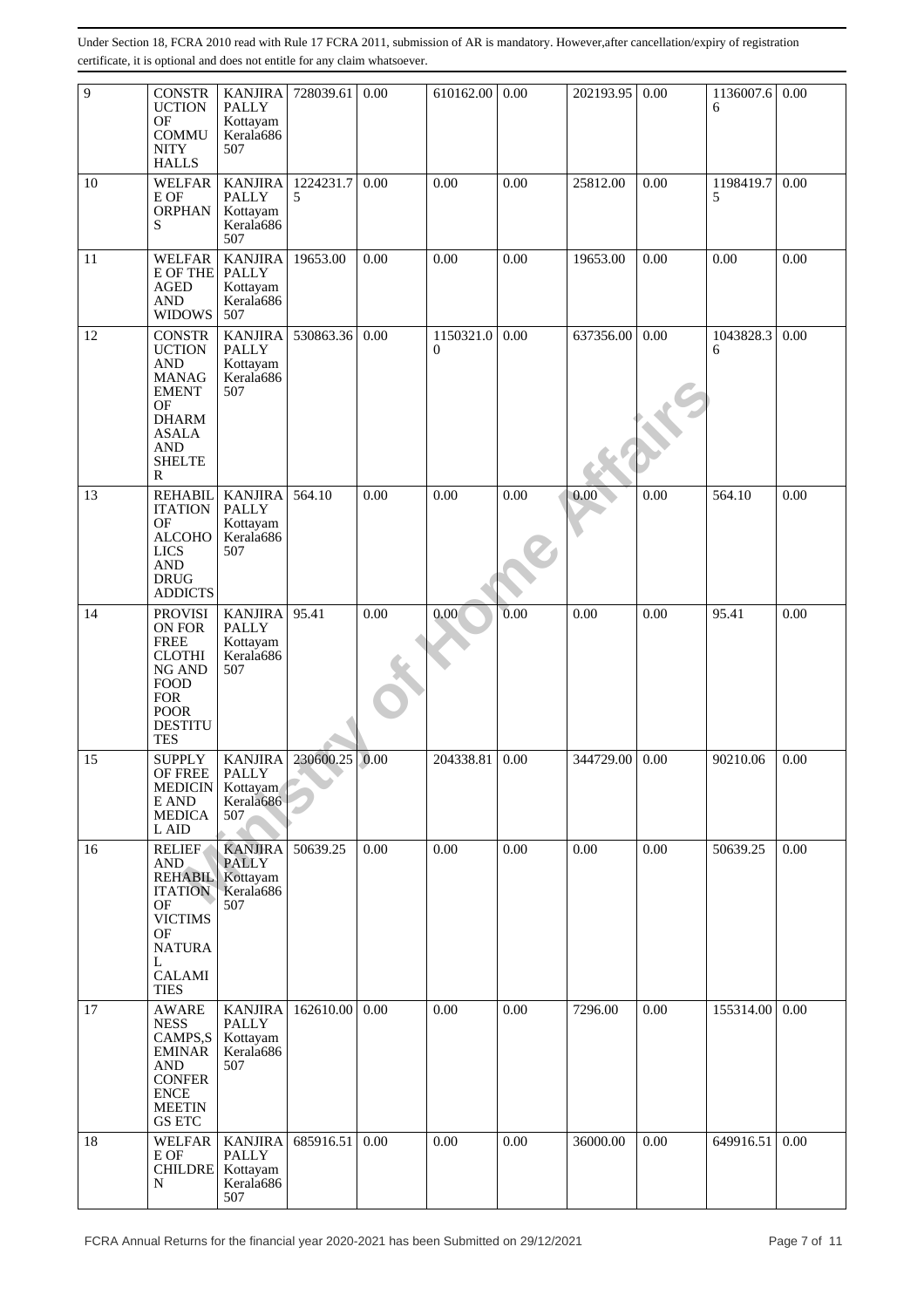| 19    | <b>CONSTR</b><br><b>UCTION</b><br><b>AND</b><br><b>MANAG</b><br><b>EMENT</b><br>OF<br><b>ORPHAN</b><br><b>AGES</b>                          | <b>KANJIRA</b><br><b>PALLY</b><br>Kottayam<br>Kerala686<br>507 | 355297.97             | 0.00 | 0.00                        | 0.00 | 0.00                  | 0.00 | 355297.97                 | 0.00 |
|-------|---------------------------------------------------------------------------------------------------------------------------------------------|----------------------------------------------------------------|-----------------------|------|-----------------------------|------|-----------------------|------|---------------------------|------|
| 20    | <b>WELFAR</b><br><b>E OF THE PALLY</b><br><b>PHYSICA</b><br><b>LLY</b><br><b>AND</b><br><b>MENTAL</b><br>LY<br><b>CHALLE</b><br><b>NGED</b> | <b>KANJIRA</b><br>Kottayam<br>Kerala686<br>507                 | 1889196.5<br>9        | 0.00 | 2272392.0<br>$\overline{0}$ | 0.00 | 1919666.0<br>$\Omega$ | 0.00 | 2241922.5<br>9            | 0.00 |
| 21    | <b>CULTUR</b><br>AL<br><b>PROGRA</b><br><b>MMES</b>                                                                                         | <b>KANJIRA</b><br><b>PALLY</b><br>Kottayam<br>Kerala686<br>507 | 0.00                  | 0.00 | 522000.00                   | 0.00 | 0.00                  | 0.00 | 522000.00                 | 0.00 |
| 22    | <b>CONSTR</b><br><b>UCTION</b><br><b>AND</b><br><b>RUNNIN</b><br>G OF<br><b>HOSPITA</b><br>L AND<br><b>CLINIC</b>                           | <b>KANJIRA</b><br><b>PALLY</b><br>Kottayam<br>Kerala686<br>507 | 0.00                  | 0.00 | 783000.00                   | 0.00 | 48061.00              | 0.00 | 734939.00                 | 0.00 |
| 23    | <b>ESTABLI</b><br><b>SHMENT</b><br><b>EXPENS</b><br>ES                                                                                      | <b>KANJIRA</b><br><b>PALLY</b><br>Kottayam<br>Kerala686<br>507 | 9587454.6<br>2        | 0.00 | 6051771.9<br>5              | 0.00 | 5454858.3<br>7        | 0.00 | 10184368.<br>20           | 0.00 |
| 24    | <b>CORPUS</b><br><b>FUND</b>                                                                                                                | <b>KANJIRA</b><br><b>PALLY</b><br>Kottayam<br>Kerala686<br>507 | 1623334.0<br>$\theta$ | 0.00 | 0.00                        | 0.00 | 0.00                  | 0.00 | 1623334.0<br>$\mathbf{0}$ | 0.00 |
| 25    | <b>PUBLICA</b><br><b>TION OF</b><br><b>RELIGIO</b><br>US.<br><b>LITERAT</b><br><b>URE</b>                                                   | <b>KANJIRA</b><br><b>PALLY</b><br>Kottayam<br>Kerala686<br>507 | 1800.00               | 0.00 | 0.00                        | 0.00 | 0.00                  | 0.00 | 1800.00                   | 0.00 |
| 26    | WELFAR<br>$\mathop{\hbox{\rm E}\,}\nolimits$ AND<br><b>EMPOWE</b><br><b>RMENT</b><br>OF<br><b>WOMEN</b>                                     | <b>PALLY</b><br>Kottayam<br>Kerala686<br>507                   | KANJIRA 178829.90     | 0.00 | 0.00                        | 0.00 | 0.00                  | 0.00 | 178829.90                 | 0.00 |
| 27    | <b>SOCIAL</b><br><b>CHARITI</b><br>ES                                                                                                       | <b>KANJIRA</b><br><b>PALLY</b><br>Kottayam<br>Kerala686<br>507 | 39819.00              | 0.00 | 0.00                        | 0.00 | 13700.00              | 0.00 | 26119.00                  | 0.00 |
| 28    | <b>PARISH</b><br><b>PARTNE</b><br><b>RSHIP</b><br><b>PROGRA</b><br>М                                                                        | <b>KANJIRA</b><br><b>PALLY</b><br>Kottayam<br>Kerala686<br>507 | 9279.00               | 0.00 | 0.00                        | 0.00 | 0.00                  | 0.00 | 9279.00                   | 0.00 |
| 29    | <b>ACTIVITI</b><br><b>ES</b><br><b>OTHER</b><br><b>THAN</b><br><b>MENTIO</b><br><b>NED</b><br><b>ABOVE</b>                                  | <b>KANJIRA</b><br><b>PALLY</b><br>Kottayam<br>Kerala686<br>507 | 1403314.5<br>1        | 0.00 | 2341720.2<br>5              | 0.00 | 2170826.0<br>$\theta$ | 0.00 | 1574208.7<br>6            | 0.00 |
| Total |                                                                                                                                             |                                                                | 38940405.<br>29       | 0.00 | 23907424.<br>01             | 0.00 | 25203071.<br>65       | 0.00 | 37644757.<br>65           | 0.00 |

(b) Details of utilisation of foreign contribution: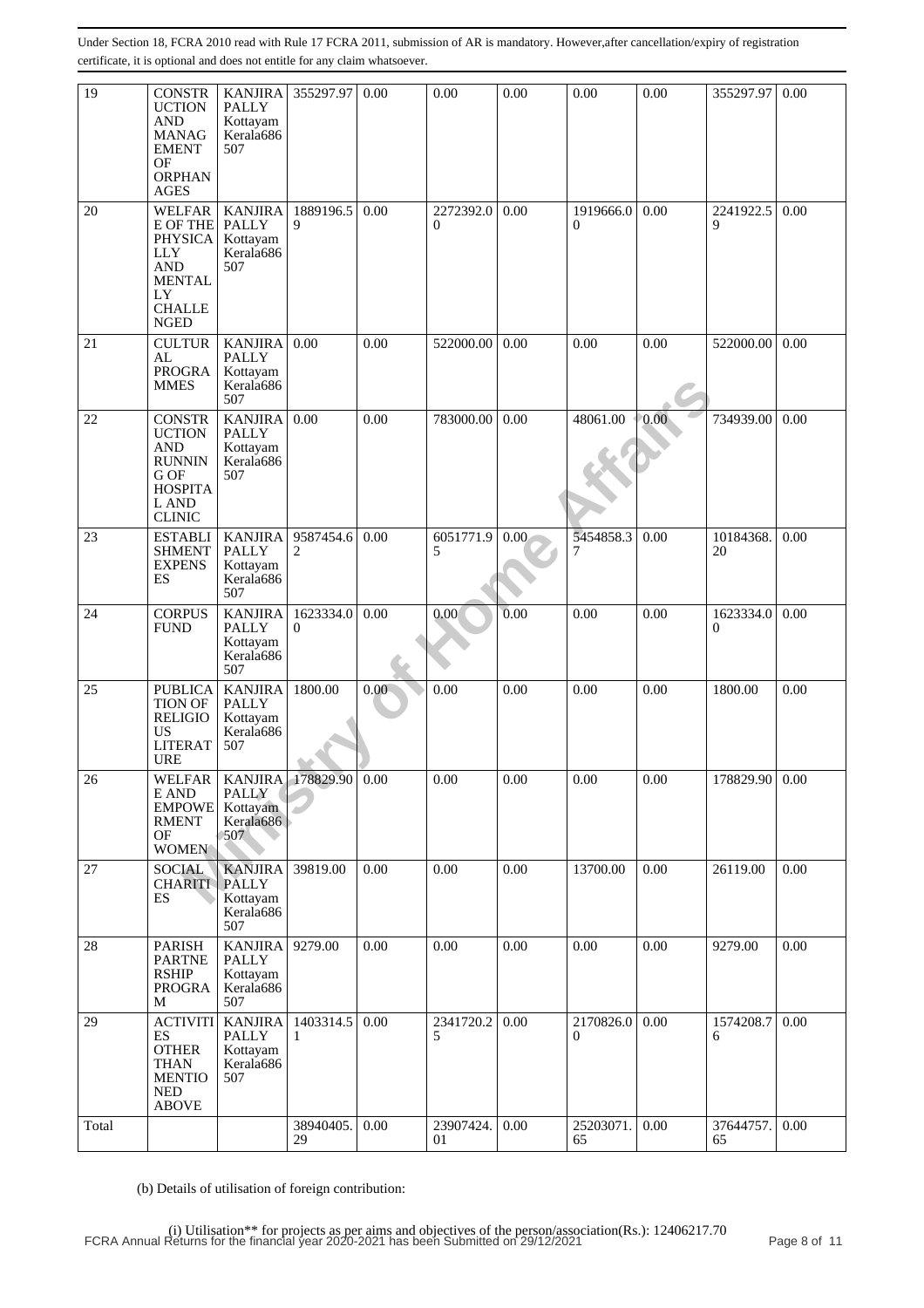(ii) Total administrative expenses as provided in rule 5 of the Foreign Contribution (Regulation) Rules, 2011 (Rs.) :0.00

(iii) Total utilisation of foreign contribution (Rs.)  $(i+ii)$ : 12406217.70

\*\* It is affirmed that the utilisation of foreign contribution is not in contravention of the provisions contained in the Foreign Contribution(Regulation) Act, 2010 (42 of 2010) and more particularly in section 9 and section 12 of the Act which, inter-alia, states that the acceptance of foreign contribution is not likely to affect prejudicially:

(A) the soverignty and integrity of india; or.

(B) the security, strategic, scientific or economic interest of the state; or

(C) the public interest; or

(D) freedom or fairness of election to any Legistature; or

(E) friendly relations with any foreign state; or

(F) harmony between religious, racial, social, lingusitic or relgional groups, castes or communities.

|                | (c) Total purchase of fresh assets (Rs.)            |                                                                                                                            |                                           |                                  |
|----------------|-----------------------------------------------------|----------------------------------------------------------------------------------------------------------------------------|-------------------------------------------|----------------------------------|
| Sl. No.        | Name of project/activity                            | Details of fresh assets                                                                                                    | Objective of<br>acquiring fresh<br>assets | Cost of fresh assets<br>(In Rs.) |
| (i)            | Creation of Immovable assests                       | CONSTRUCTION OF COMMUNITY<br><b>HALLS</b>                                                                                  | <b>RELIGIOUS</b>                          | 202193.95                        |
| (ii)           | Creation of Immovable assests                       | <b>CONSTRUCTION OF SCHOOLS</b><br>AND COLLEGES                                                                             | <b>EDUCATIONAL</b>                        | 730349.00                        |
| (iii)          | Creation of Immovable assests                       | <b>CONSTRUCTION, REPAIRS AND</b><br>MAINTENANCE OF CHURCHES                                                                | <b>RELIGIOUS</b>                          | 5897591.00                       |
| (iv)           | Creation of Immovable assests                       | <b>LAND</b>                                                                                                                | <b>RELIGIOUS</b>                          | 1662500.00                       |
|                | Total                                               |                                                                                                                            |                                           | 8492633.95                       |
|                | Amendment Act, 2020):                               | (d) Foreign contribution transferred to other person/associations before 29.09.2020 (The Foreign Contribution (Regulation) |                                           |                                  |
| Sl. No.        | Name of the person/association                      | Date                                                                                                                       | Purpose                                   | Amount                           |
| (1)            | (2)                                                 | (3)                                                                                                                        | (4)                                       | (5)                              |
| 1              | <b>WE CARE CENTRE</b>                               | 09/09/2020                                                                                                                 | Social                                    | 248198.00                        |
| $\overline{c}$ | <b>WE CARE CENTRE</b>                               | 28/09/2020                                                                                                                 | Social                                    | 2000000.00                       |
| 3              | <b>WE CARE CENTRE</b>                               | 26/09/2020                                                                                                                 | Social                                    | 166998.00                        |
| $\overline{4}$ | <b>SERINITY HOME</b>                                | 28/09/2020                                                                                                                 | Social                                    | 19653.00                         |
| 5              | ASHA NILAYAM SCHOOL FOR<br><b>MENTALLY RETARDED</b> | 28/09/2020                                                                                                                 | Social                                    | 1669371.00                       |

| Sl. No.        | Name of the person/association                                         | Date       | Purpose | Amount     |
|----------------|------------------------------------------------------------------------|------------|---------|------------|
| (1)            | (2)                                                                    | (3)        | (4)     | (5)        |
|                | <b>WE CARE CENTRE</b>                                                  | 09/09/2020 | Social  | 248198.00  |
| $\overline{c}$ | <b>WE CARE CENTRE</b>                                                  | 28/09/2020 | Social  | 2000000.00 |
| 3              | <b>WE CARE CENTRE</b>                                                  | 26/09/2020 | Social  | 166998.00  |
| $\overline{4}$ | <b>SERINITY HOME</b>                                                   | 28/09/2020 | Social  | 19653.00   |
| 5              | ASHA NILAYAM SCHOOL FOR<br><b>MENTALLY RETARDED</b><br><b>CHILDREN</b> | 28/09/2020 | Social  | 1669371.00 |
| 6              | PASTORAL ORIENTATION<br><b>CENTRE</b>                                  | 24/04/2020 | Social  | 200000.00  |
|                | Total                                                                  |            |         | 4304220.00 |

(e) Total utilisation in the year  $(Rs.)(b+c+d)$  25203071.65

#### 4. Details of unutilised foreign contribution:

(i) Total foreign contribution invested in term Deposits (Rs.):

| Sr. No. | Details                                                                         | Total( in Rs.) |
|---------|---------------------------------------------------------------------------------|----------------|
|         |                                                                                 |                |
| (i)     | Opening Balance of FD                                                           | 38287113.00    |
| (ii)    | FD made during the year                                                         | 0.00           |
| (iii)   | Less: realisation of previous FD                                                | 5460006.00     |
|         | FCRA Annual Restugneration of Energy 2020-2021 has been Submitted 3282971272021 | Page 9 of 11   |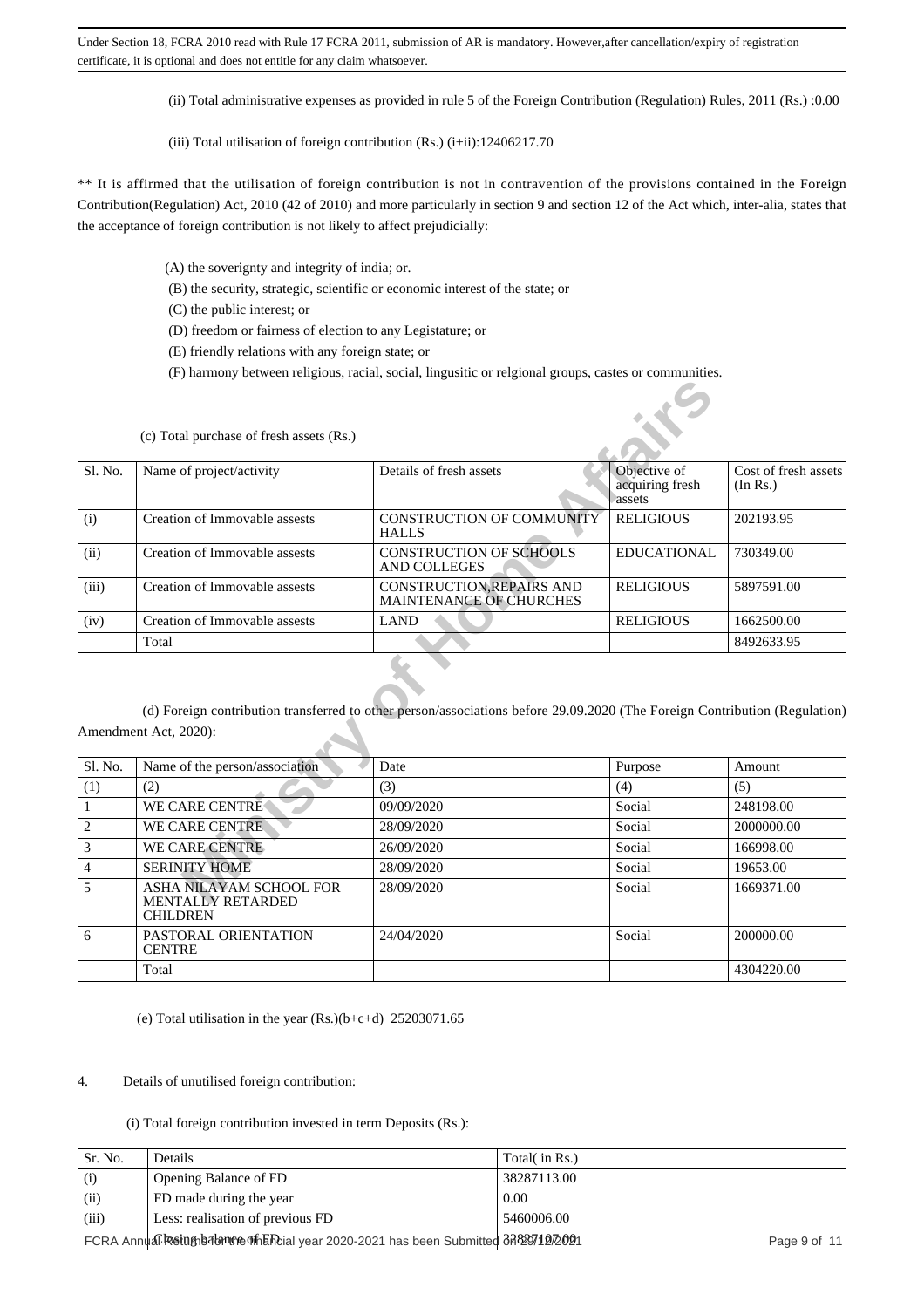(ii) Balance of unutilised foreign contribution, in cash/bank, at the end of the year(Rs):

- (a) Cash in hand: 0.00
- (b) in FC designated bank account: 4817650.65
- (c) in utilisation bank account(s): 0.00
- 5. Details of foreigners as Key functionary/working/associated: 0
- 6. Details of land and building remained unutilised for more than two year:

| Sl.<br>No. | i of land and building<br>_ocation | Year of acquisition | acquisition<br>Purpose of | unutilisation<br>Reason<br>ΩT |
|------------|------------------------------------|---------------------|---------------------------|-------------------------------|
|            | . .                                | v                   |                           |                               |

(7) (a) Details of FCRA Account for receipt of foreign contribution (As on 31st March of the year ending):

| Name of the<br>Bank           | <b>Branch Address</b><br>With pincode) | Phone No.   | e-mail                              | <b>IFSC</b> Code | Account number         | Date of Opening<br>Account |
|-------------------------------|----------------------------------------|-------------|-------------------------------------|------------------|------------------------|----------------------------|
|                               | (2)                                    | (3).        | (4)                                 | ر حي             | (6)                    |                            |
| <b>STATE BANK</b><br>OF INDIA | 1Sansad Marg.<br>New Delhi 110<br>001  | 01123374390 | fcra.00691@sbi.o SBIN0000691<br>.ın |                  | XXXXXXX8429 22/03/2021 |                            |

| Name of the<br>Bank                                                                                                                  | <b>Branch Address</b><br>With pincode)                                                                          | Phone No.   | e-mail                            | <b>IFSC Code</b> | Account number        | Date of Opening<br>Account               |  |
|--------------------------------------------------------------------------------------------------------------------------------------|-----------------------------------------------------------------------------------------------------------------|-------------|-----------------------------------|------------------|-----------------------|------------------------------------------|--|
| (1)                                                                                                                                  | (2)                                                                                                             | (3).        | (4)                               | (5)              | (6)                   | (7)                                      |  |
| <b>STATE BANK</b><br><b>OF INDIA</b>                                                                                                 | 11Sansad Marg,<br>New Delhi $110$<br>001                                                                        | 01123374390 | $f_{\rm cra.}$ 00691@sbi.o<br>.in | SBIN0000691      | XXXXXXX8429           | 22/03/2021                               |  |
| (b) Details of another FCRA Account (if any,) for keeping or utilising (As on 31st March of the year ending)                         |                                                                                                                 |             |                                   |                  |                       |                                          |  |
| Name of the Bank                                                                                                                     | <b>Branch</b><br><b>Address</b> (with Pin<br>code)                                                              | Phone No.   | e-mail                            | <b>IFSC</b> Code | <b>Account Number</b> | <b>Date of Opening</b><br><b>Account</b> |  |
| (1)                                                                                                                                  | (2)                                                                                                             | (3)         | (4)                               | (5)              | (6)                   | (7)                                      |  |
| THE FEDERAL<br><b>BANKLTD</b>                                                                                                        | <b>K K ROAD</b><br><b>KANJIRAPPALLY</b><br><b>KANJIRAPPALLY</b><br><b>KANJIRAPPALLY</b><br><b>KERALA 686507</b> | 04828203109 | kply@federalbank.<br>co.in        | FDRL0001031      | 10310100017657        | 18/06/1979                               |  |
| (c) Details of all utilisation bank accounts (if any) for utilisation of Foregin Contribution (As on 31st March of the year ending): |                                                                                                                 |             |                                   |                  |                       |                                          |  |
| Name of the<br>Bank                                                                                                                  | <b>Branch Address</b><br>With pincode)                                                                          | Phone No.   | E-mail                            | <b>IFSC Code</b> | <b>Account No</b>     | Date of Opening<br>Account               |  |
| (1)                                                                                                                                  | (2)                                                                                                             | (3).        | (4)                               | (5)              | (6)                   | (7)                                      |  |
| THE FEDERAL<br><b>BANKLTD</b>                                                                                                        | Samanyaya<br>Complex,<br>Thampalakkad                                                                           | 04828203109 | kply@federalban<br>k.co.in        | FDRL0001031      | XXXXXXXXX<br>X7657    | 18/06/1979                               |  |

| Name of the<br>Bank           | <b>Branch Address</b><br>With pincode)                                                                                                       | Phone No.   | E-mail                                | <b>IFSC Code</b> | Account No.        | Date of Opening<br>Account |
|-------------------------------|----------------------------------------------------------------------------------------------------------------------------------------------|-------------|---------------------------------------|------------------|--------------------|----------------------------|
| (1)                           | (2)                                                                                                                                          | (3).        | (4)                                   | (5)              | (6)                | (7)                        |
| THE FEDERAL<br><b>BANKLTD</b> | Samanyaya<br>Complex,<br>Thampalakkad<br>Road,<br>Kanjirappally -<br>686507,<br>Kanjirappally,<br>Kerala, Kottayam                           | 04828203109 | kply@federalban<br>k.co.in            | FDRL0001031      | XXXXXXXXX<br>X7657 | 18/06/1979                 |
| STATE BANK<br>OF INDIA        | <b>KANJIRAPPAL</b><br>LY<br>KANJIRAPPAL<br>LY<br>KANJIRAPPAL<br>LY 686507<br><b>KOTTAYAM</b><br>KERALA,<br>Kanjirapally,<br>Kerala, Kottayam | 01123374390 | $f_{\text{Cra.}}00691@$ sbi.c<br>o.in | SBIN0010696      | XXXXXXX7939        | 22/03/2021                 |

8 \*Whether during the period under report: